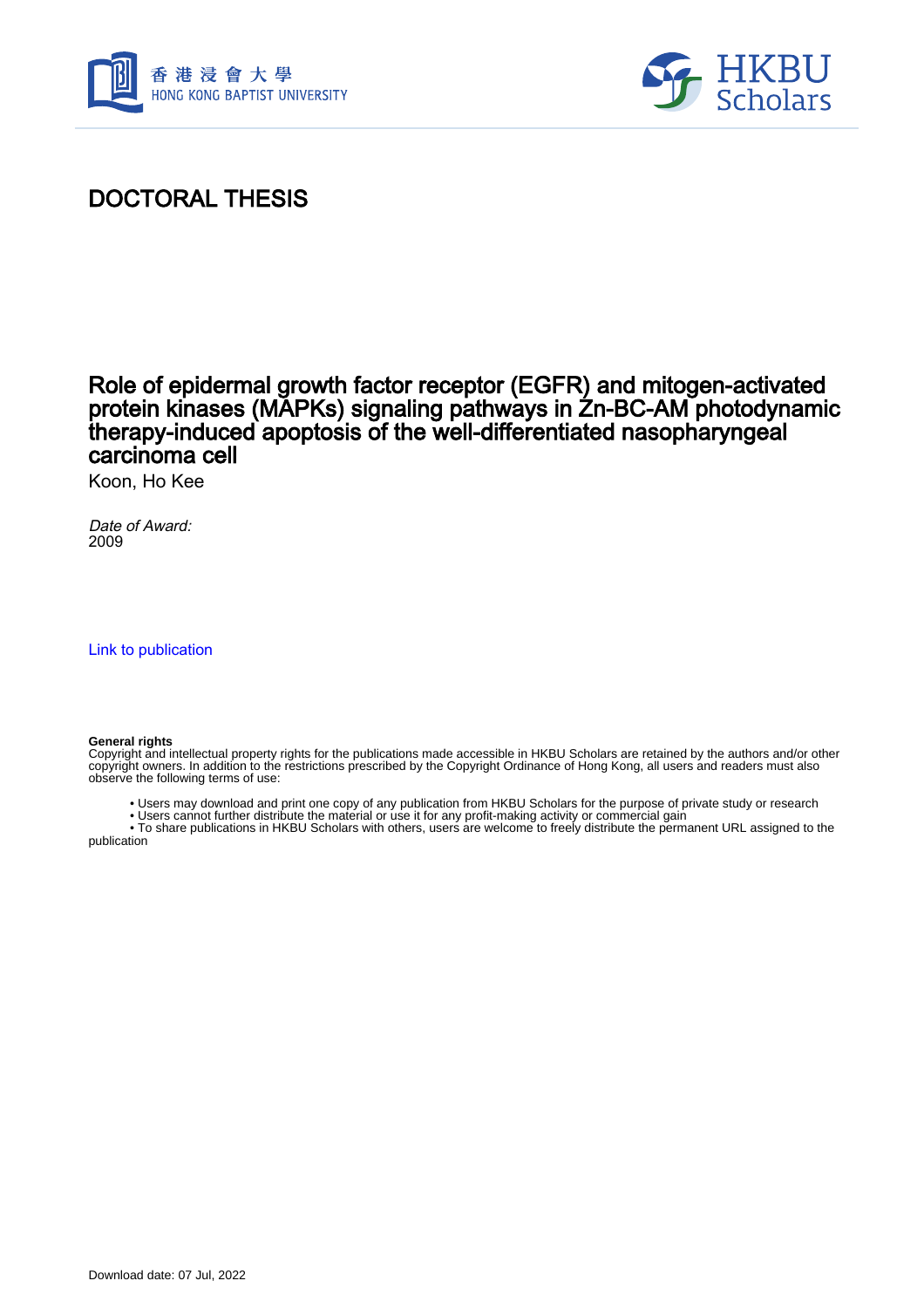# **Role of Epidermal Growth Factor Receptor (EGFR) and Mitogen-activated Protein Kinases (MAPKs) Signaling Pathways in Zn-BC-AM Photodynamic Therapy-induced Apoptosis of the Well-differentiated Nasopharyngeal Carcinoma Cells**

KOON Ho Kee

A thesis submitted in partial fulfillment of the requirements

for the degree of

Doctor of Philosophy

Principal Supervisor: Prof. MAK Nai Ki

Hong Kong Baptist University

February 2009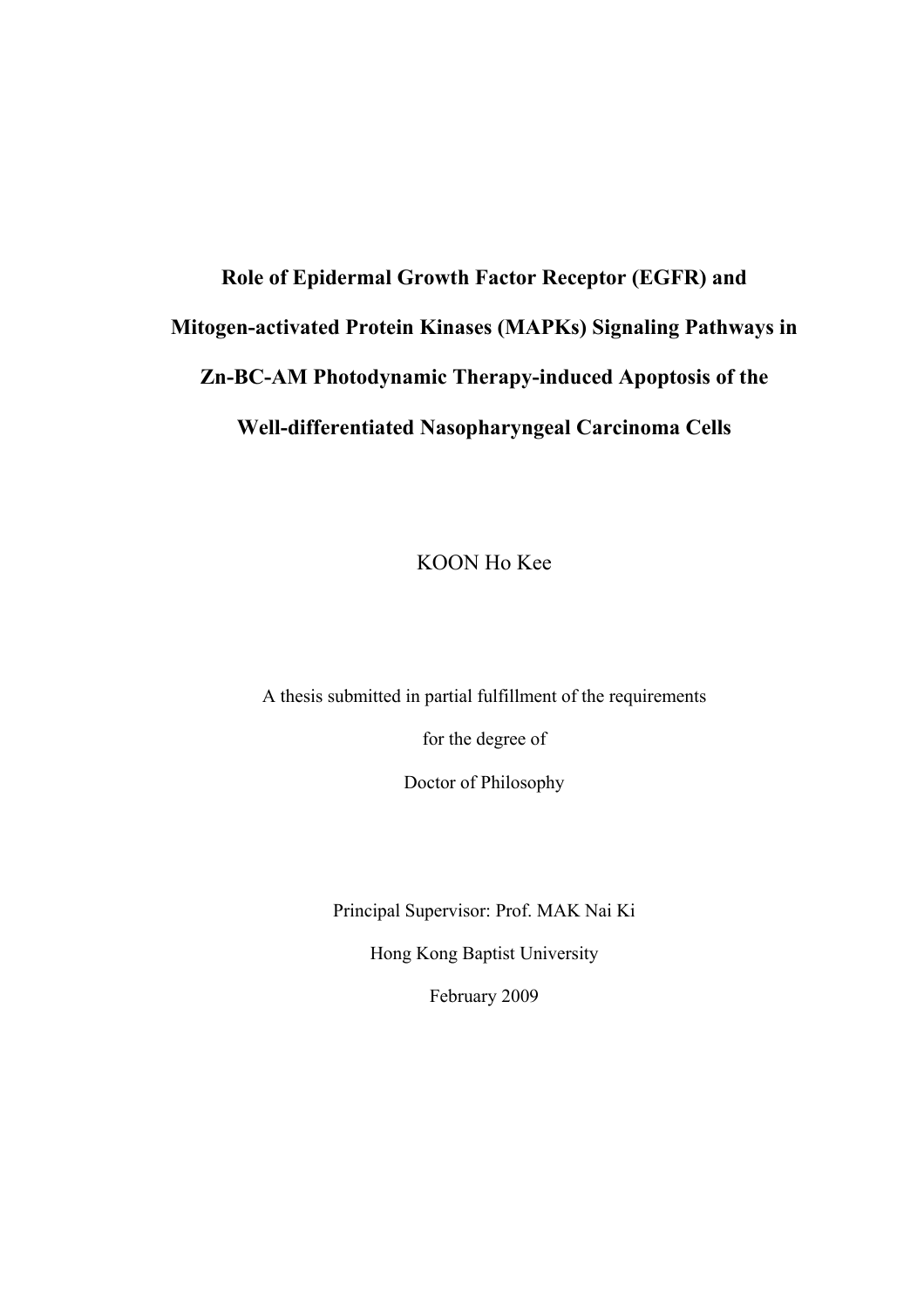### ABSTRACT

Nasopharyngeal carcinoma (NPC) has a high prevalence in Hong Kong, southern China and Southeast Asia. Due to the complexity of the disease, new treatment methods for locoregionally advanced or metastatic NPC are currently under development. Photodynamic therapy (PDT), a recently developed method for effective treatment for cancer, may be used as an alternative to treat the recurrent and advanced NPC. In the present study, the biological actions of Zinc (II) 2,3,8,8,12,13,17,18 octaethylbenzochlorin amidinium salt (Zn-BC-AM) PDT on the well differentiated NPC cells were investigated.

Zn-BC-AM PDT was found to induce irreversible cell death of the well differentiated HK-1 NPC cells. Zn-BC-AM PDT was found to activate the intrinsic apoptotic cell death pathway and the sequence of activation included the induction of mitochondrial membrane potential depolarization, externalization of phosphatidylserine, proteolytic cleavage of caspase-9 and -3, chromatin condensation and formation of apoptotic cells. The expression of anti-apoptotic proteins Bcl-2/ Bcl-xL was decreased immediately after Zn-BC-AM PDT treatment while the expression of pro-apoptotic proteins Bax/ Bid was not affected. Addition of singlet oxygen  $(^1O_2)$  scavenger Lhistidine or overexpression of Bcl-2 was found to reduce Zn-BC-AM PDT-induced apoptosis, indicating that the apoptotic process was initiated through the generation of  ${}^{1}O_{2}$  and Bcl-2 appeared to play a cyto-protective role in retarding the cell death process.

Combination therapy with anti-epidermal growth factor receptor (EGFR) drug (or anti-EGFR antibody) and chemoradiotherapy is emerging as a novel approach for treatment of advanced NPC patients. We hypothesized that inhibition of EGFR signaling pathway might also increase the efficacy of Zn-BC-AM PDT in HK-1 cells. It is found that EGFR, Akt and ERK were constitutively activated in HK-1 cells and the activities could be inhibited by EGFR inhibitor AG1478. Inhibition of EGFR, Akt or ERK by their specific inhibitors was found to enhance Zn-BC-AM PDT-induced formation of apoptotic cells and reduced the expression of Bcl-2. The results indicate that the efficacy of Zn-BC-AM PDT may further be increased through the inhibition of EGFR signaling pathways in NPC cells.

Mitogen-activated protein kinases (MAPKs) are a group of protein kinase highly sensitive to oxidative stress. The role of MAPKs in Zn-BC-AM PDT-induced HK-1 cell death was also investigated. Zn-BC-AM PDT was found to induce persistent activation of p38 MAPK and JNK, while ERK was transiently activated after PDT treatment. Inhibition of JNK with SP600125 had no effect on Zn-BC-AM PDT-induced cell death. Transient genetic knock down of specific p38 isoforms with siRNA revealed that inhibition of p38β but not p38α nor p38δ would increase Zn-BC-AM PDT-induced cell death and apoptosis. Zn-BC-AM PDT-activated p38β appears to play a role to counteract the PDT-induced cell death.

Pro-inflammatory cytokines and chemokines produced by PDT-treated tumour have been implicated to play a role in the indirect tumour destruction. Using ELISA method, we found that PDT induced the production of IL-1 $\alpha$  and IL-1 $\beta$ . In contrast, IL-8 (a cytokine with both neutrophil chemotact and angiogenic activities) was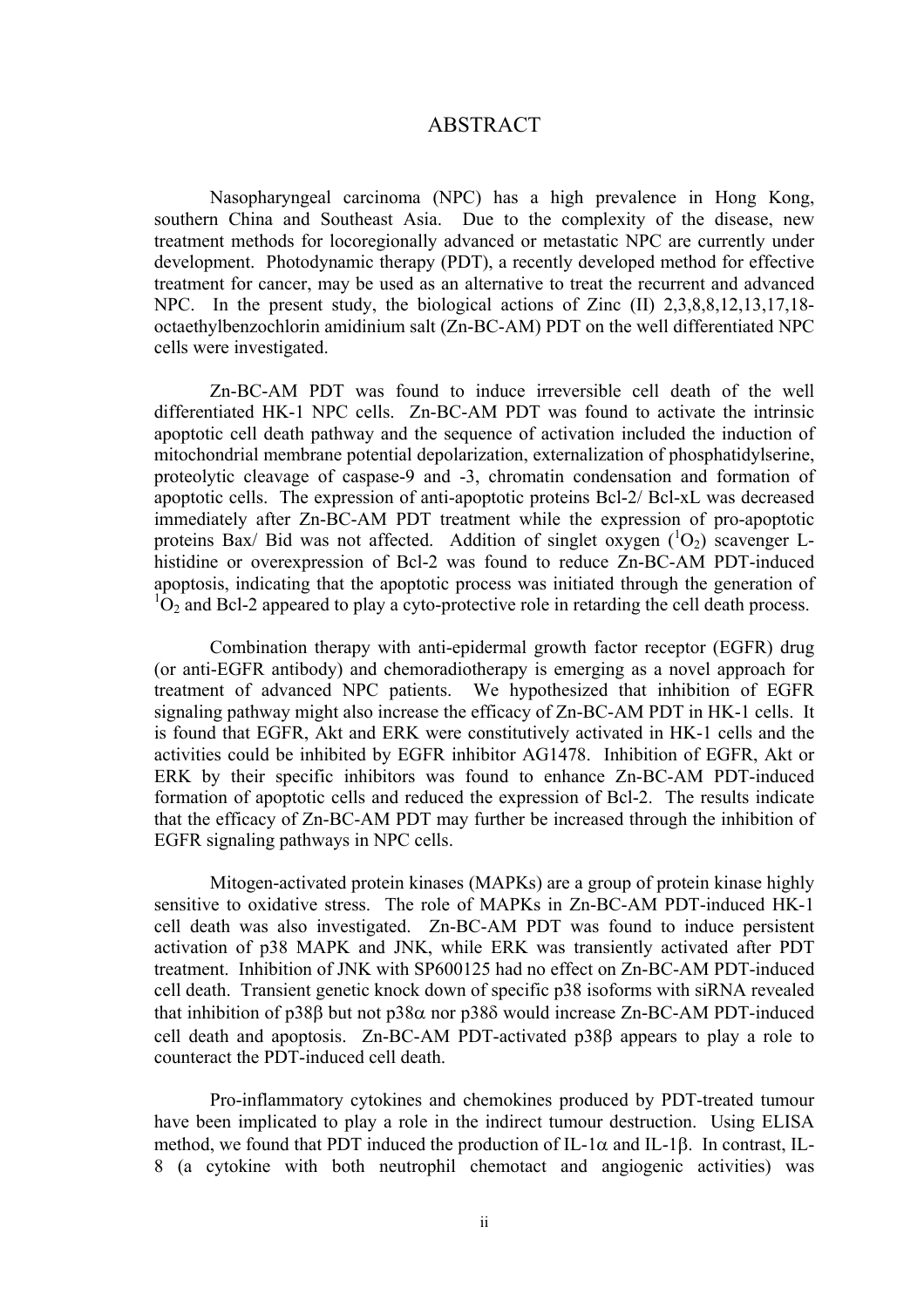downregulated in HK-1 cells at 24 hours after Zn-BC-AM PDT, suggesting that Zn-BC-AM PDT might indirectly reduce tumour growth through the reduction of tumour angiogenesis.

In conclusion, multiple signaling pathways are involved in Zn-BC-AM PDTinduced apoptosis of HK-1 cells. Combination therapy with Zn-BC-AM PDT and EGFR/MAPKs inhibitors may further be developed for the treatment of advanced NPC.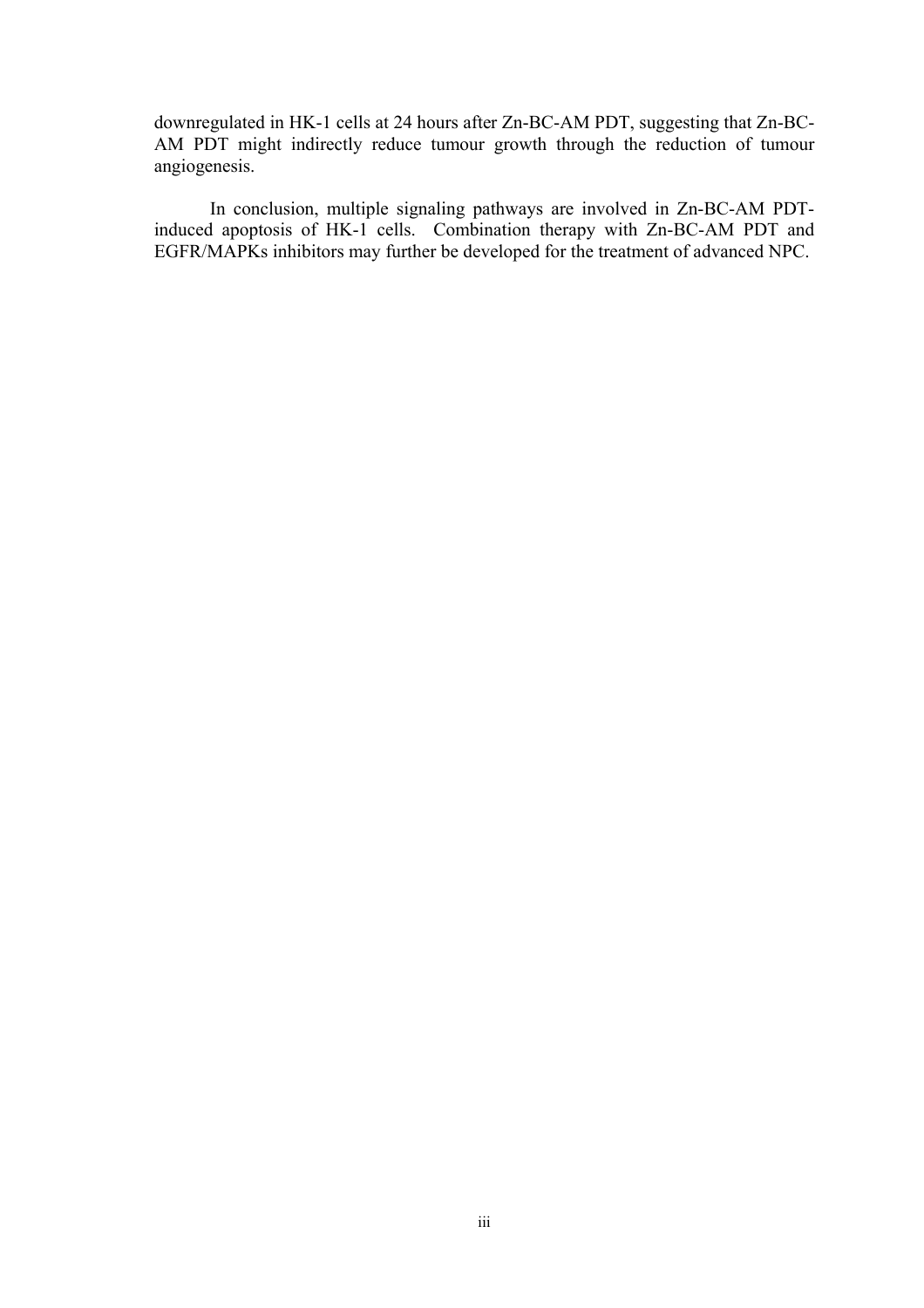## TABLE OF CONTENTS

| 1.1   |         |  |  |
|-------|---------|--|--|
| 1.1.1 |         |  |  |
| 1.1.2 |         |  |  |
|       | 1.1.2.1 |  |  |
|       | 1.1.2.2 |  |  |
| 1.1.3 |         |  |  |
| 1.1.4 |         |  |  |
| 1.1.5 |         |  |  |
|       | 1.1.5.1 |  |  |
|       | 1.1.5.2 |  |  |
|       | 1.1.5.3 |  |  |
| 1.2   |         |  |  |
| 1.2.1 |         |  |  |
|       | 1.2.1.1 |  |  |
|       | 1.2.1.2 |  |  |
|       | 1.2.1.3 |  |  |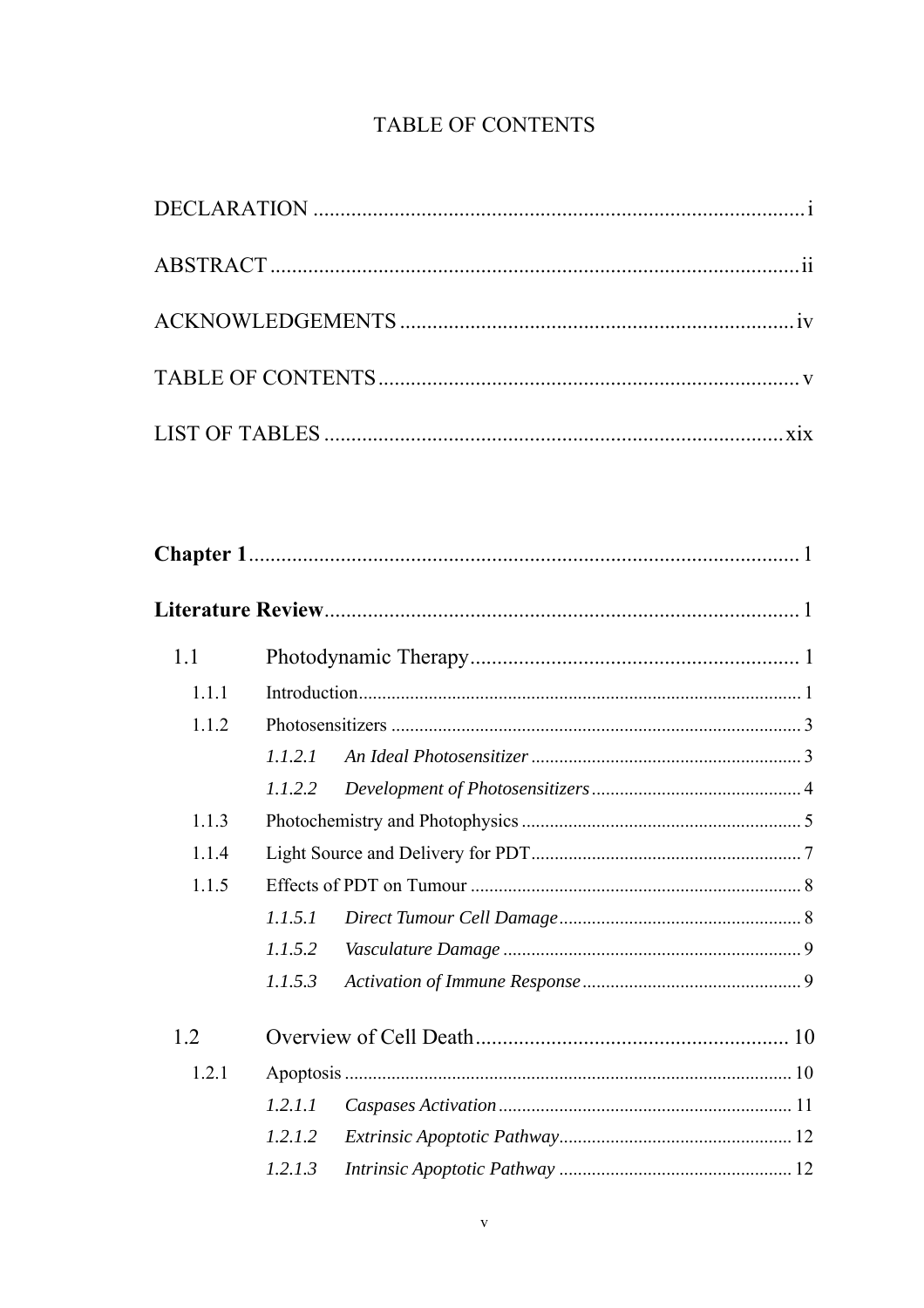|       | 1.2.1.4    | Cross-talk between Extrinsic and Intrinsic Apoptotic               |  |
|-------|------------|--------------------------------------------------------------------|--|
|       |            |                                                                    |  |
|       | 1.2.1.5    |                                                                    |  |
|       | 1.5.1.6    |                                                                    |  |
|       | 1.5.1.7    | Induction of Apoptosis as a Strategy for Cancer Treatment 15       |  |
| 1.2.2 |            |                                                                    |  |
| 1.2.3 |            |                                                                    |  |
| 1.3   |            | EGFR and MAPKs Signaling Pathways in Cancers 17                    |  |
| 1.3.1 |            | Epidermal Growth Factor Receptor (EGFR) Signaling Pathways  17     |  |
|       | 1.3.1.1    |                                                                    |  |
|       | 1.3.1.2    |                                                                    |  |
|       | 1.3.1.3    |                                                                    |  |
|       | 1.3.1.4    | Association of EGFR Signaling to Cancers 19                        |  |
| 1.3.2 |            | Mitogen-activated Protein Kinase (MAPKs) Signaling Pathways 20     |  |
|       | 1.3.2.1    |                                                                    |  |
|       | 1.3.2.2    |                                                                    |  |
|       | 1.3.2.3    | Extracellular Signal Regulated Protein Kinases (ERK) 22            |  |
|       | 1.3.2.4    | <b>MAPKs Signaling Pathways as Chemotherapeutic Targets23</b>      |  |
| 1.4   |            |                                                                    |  |
| 1.4.1 |            |                                                                    |  |
| 1.4.2 |            |                                                                    |  |
| 1.4.3 |            |                                                                    |  |
|       | 1, 4, 3, 1 |                                                                    |  |
|       | 1.4.3.2    |                                                                    |  |
|       | 1.4.3.3    |                                                                    |  |
| 1.4.4 |            | Molecular Alternations of Apoptosis and Growth Signalings in NPC26 |  |
|       | 1.4.4.1    |                                                                    |  |
|       | 1.4.4.2    |                                                                    |  |
| 1.4.5 |            |                                                                    |  |
| 1.5   |            |                                                                    |  |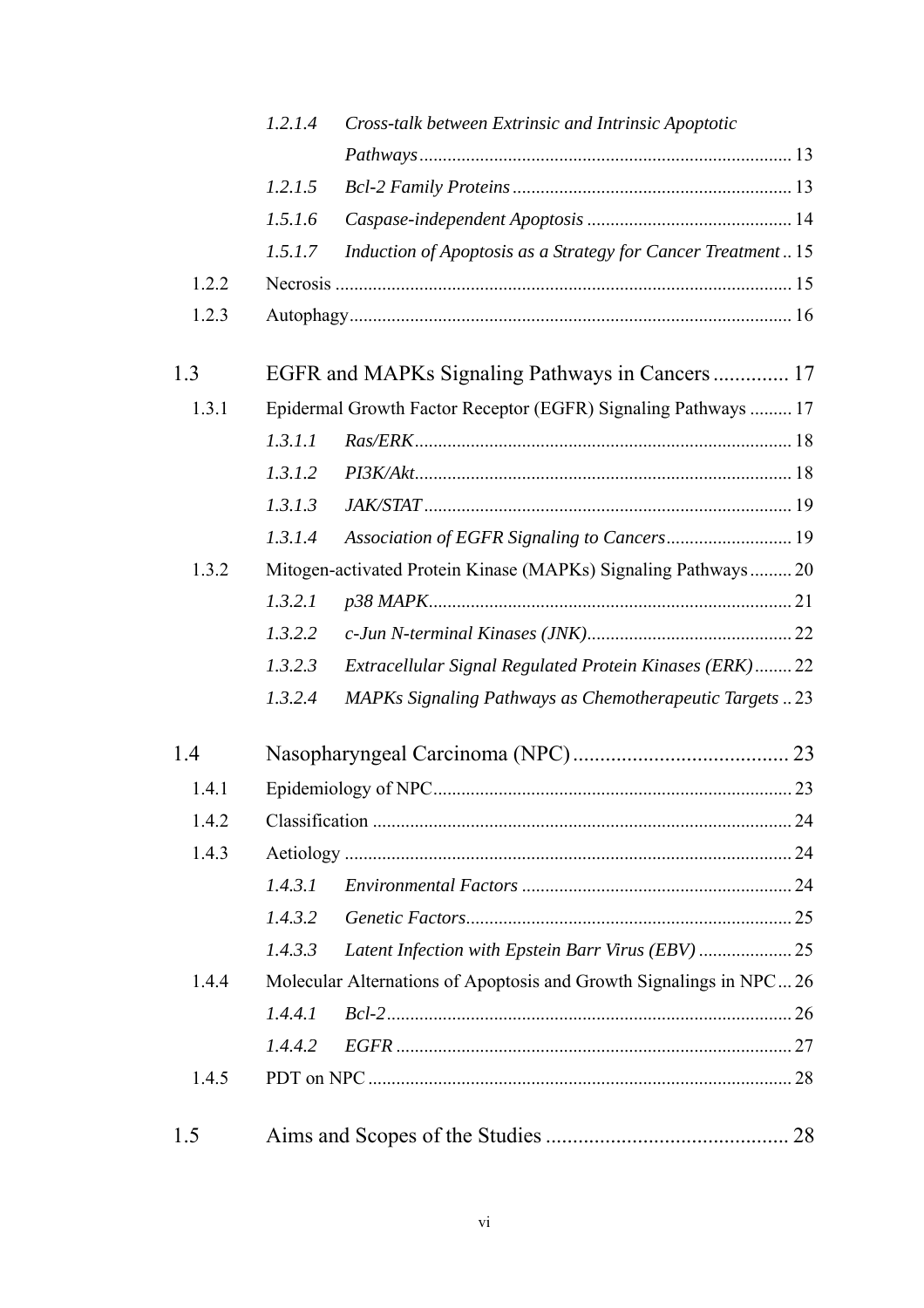| 2.1    |         |                                                                  |  |
|--------|---------|------------------------------------------------------------------|--|
| 2.1.1  |         |                                                                  |  |
| 2.1.2  |         |                                                                  |  |
| 2.1.3  |         |                                                                  |  |
|        | 2.1.3.1 |                                                                  |  |
|        | 2.1.3.2 |                                                                  |  |
|        | 2.1.3.3 | Roswell Park Memorial Institute (RPMI) Medium 1640 38            |  |
|        | 2.1.3.4 |                                                                  |  |
|        | 2.1.3.5 | Dulbecco's Phosphate Buffered Saline (PBS)39                     |  |
| 2.1.4  |         |                                                                  |  |
|        | 2.1.4.1 |                                                                  |  |
|        | 2.1.4.2 |                                                                  |  |
|        | 2.1.4.3 |                                                                  |  |
| 2.1.5  |         |                                                                  |  |
|        | 2.1.5.1 |                                                                  |  |
|        | 2.1.5.2 |                                                                  |  |
|        | 2.1.5.3 |                                                                  |  |
| 2.1.6  |         | Fluorescent Probe for Reactive Oxygen Species (ROS) Detection 40 |  |
| 2.1.7  |         |                                                                  |  |
|        | 2.1.7.1 |                                                                  |  |
|        | 2.1.7.2 |                                                                  |  |
|        | 2.1.7.3 |                                                                  |  |
| 2.1.8  |         | Reagents for Determination of Mitochondrial Functions 41         |  |
|        | 2.1.8.1 | 3-(4,5-dimthylthiazol-2-yl)-2,5-diphenyltetrazolium              |  |
|        |         |                                                                  |  |
|        | 2.1.8.2 | Ethyl Ester Tetramethylrhodamine (TMRE) Solution  41             |  |
| 2.1.9  |         |                                                                  |  |
|        | 2.1.9.1 |                                                                  |  |
|        | 2.1.9.2 |                                                                  |  |
| 2.1.10 |         |                                                                  |  |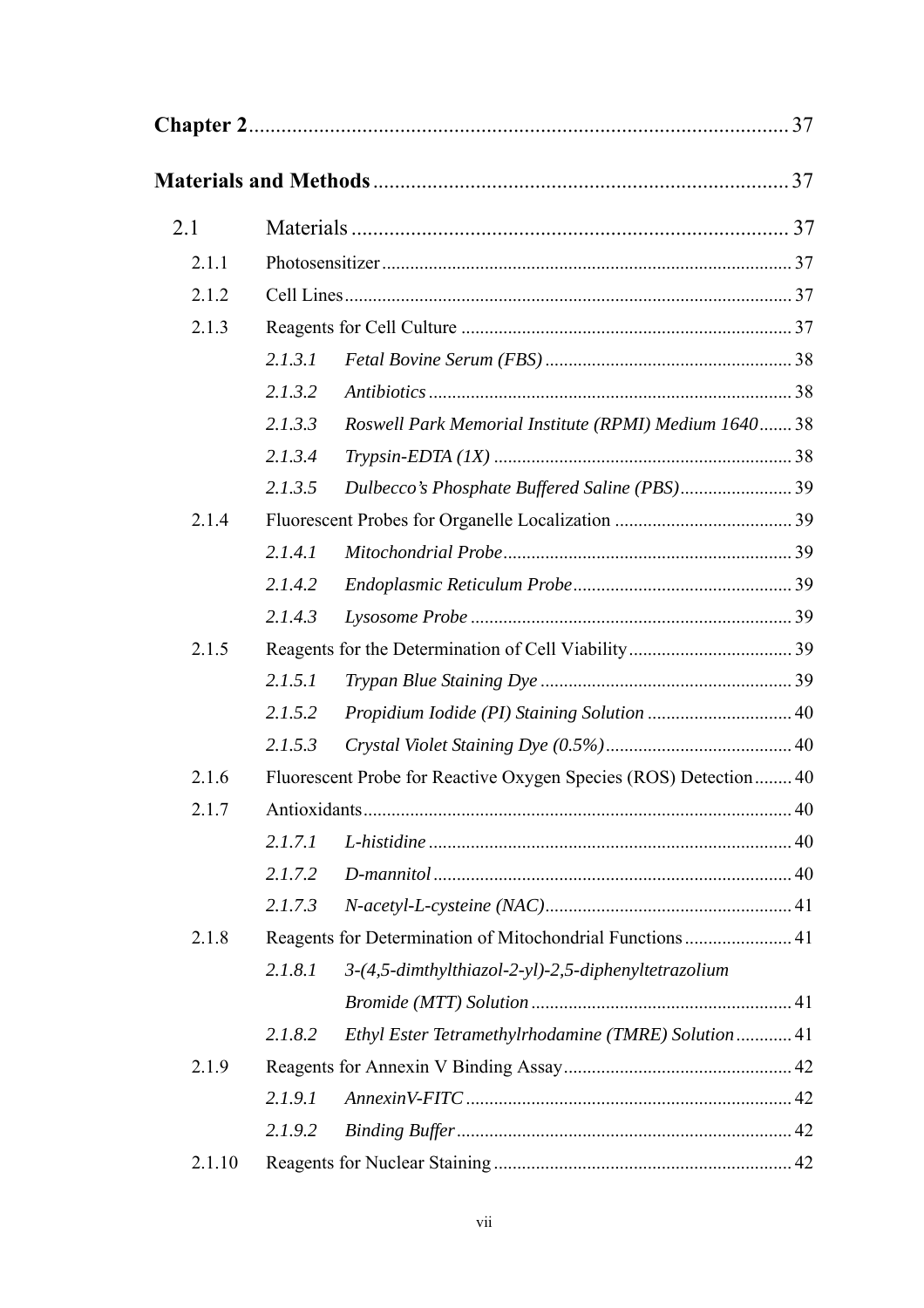| 2.1.11 |          |                                                                    |  |
|--------|----------|--------------------------------------------------------------------|--|
| 2.1.12 |          |                                                                    |  |
|        | 2.1.12.1 |                                                                    |  |
|        | 2.1.12.2 |                                                                    |  |
|        | 2.1.12.3 |                                                                    |  |
| 2.1.13 |          |                                                                    |  |
|        | 2.1.13.1 |                                                                    |  |
|        | 2.1.13.2 |                                                                    |  |
|        | 2.1.13.3 |                                                                    |  |
|        | 2.1.13.4 |                                                                    |  |
|        | 2.1.13.5 |                                                                    |  |
|        | 2.1.13.6 |                                                                    |  |
| 2.1.14 |          |                                                                    |  |
| 2.1.15 |          |                                                                    |  |
|        | 2.1.15.1 |                                                                    |  |
|        | 2.1.15.2 |                                                                    |  |
|        | 2.1.15.3 |                                                                    |  |
|        | 2.1.15.4 | 10% Sodium Dodecyl Sulfate (SDS) Solution 45                       |  |
|        | 2.1.15.5 | 10% Ammonium Persulphate (APS) Solution 45                         |  |
|        | 2.1.15.6 | $N, N, N', N'$ - tetramethylethylenediamine (TEMED)  45            |  |
|        | 2.1.15.7 |                                                                    |  |
|        | 2.1.15.8 |                                                                    |  |
|        | 2.1.15.9 |                                                                    |  |
|        |          |                                                                    |  |
|        |          | 2.1.15.11 PolyScreen® Polyvinylidene Fluoride (PVDF) Hybridization |  |
|        |          |                                                                    |  |
|        |          | 2.1.15.12 Filter Paper and Transblotting Fiber Pads  47            |  |
|        |          |                                                                    |  |
|        |          | 2.1.15.14 Tris Buffered Saline-Tween 20 (TBST) (1X) 48             |  |
|        |          |                                                                    |  |
|        |          |                                                                    |  |
|        |          |                                                                    |  |
|        |          |                                                                    |  |
|        |          |                                                                    |  |
|        |          |                                                                    |  |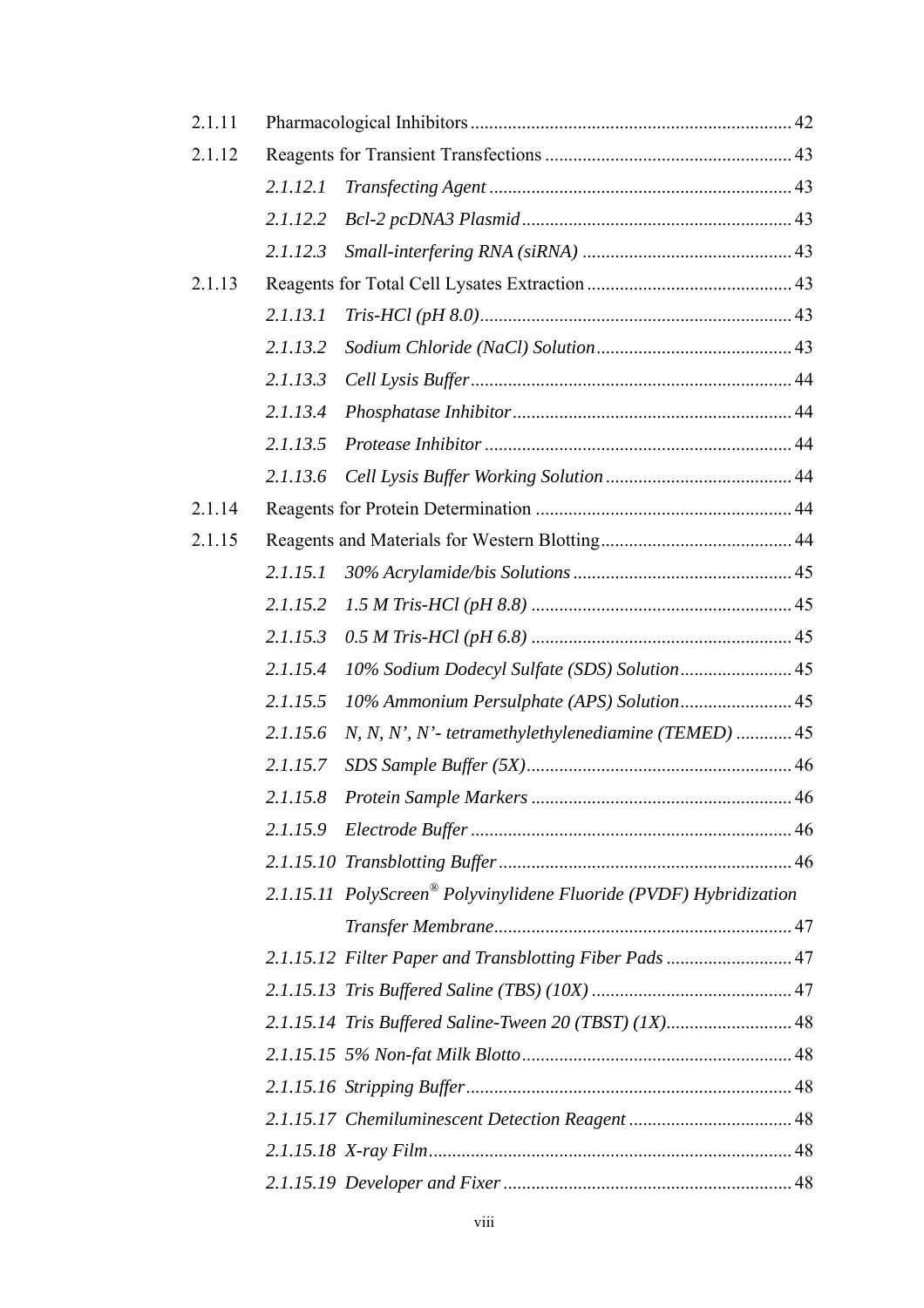| 2.1.16 |          |                                                                |  |
|--------|----------|----------------------------------------------------------------|--|
|        | 2.1.16.1 |                                                                |  |
|        | 2.1.16.2 |                                                                |  |
| 2.1.17 |          | Reagents for Reverse Transcriptase - Polymerase Chain Reaction |  |
|        |          |                                                                |  |
|        | 2.1.17.1 |                                                                |  |
|        | 2.1.17.2 | Reagents for First-strand DNA (cDNA) Preparation  50           |  |
|        | 2.1.17.3 |                                                                |  |
|        | 2.1.17.4 |                                                                |  |
|        | 2.1.17.5 |                                                                |  |
| 2.1.18 |          |                                                                |  |
| 2.2    |          |                                                                |  |
| 2.2.1  |          |                                                                |  |
| 2.2.2  |          |                                                                |  |
| 2.2.3  |          |                                                                |  |
| 2.2.4  |          |                                                                |  |
| 2.2.5  |          |                                                                |  |
| 2.2.6  |          |                                                                |  |
|        | 2.2.6.1  |                                                                |  |
|        | 2.2.6.2  |                                                                |  |
| 2.2.7  |          |                                                                |  |
| 2.2.8  |          |                                                                |  |
|        | 2.2.8.1  |                                                                |  |
|        | 2.2.8.2  | Detection of Mitochondrial Membrane Potential                  |  |
|        |          |                                                                |  |
| 2.2.9  |          |                                                                |  |
| 2.2.10 |          |                                                                |  |
|        | 2.2.10.1 |                                                                |  |
|        | 2.2.10.2 |                                                                |  |
| 2.2.11 |          |                                                                |  |
|        | 2.2.11.1 | Total Cell Lysates Preparation and Protein Extraction 59       |  |
|        | 2.2.11.2 |                                                                |  |
|        | 2.2.11.3 |                                                                |  |
|        |          |                                                                |  |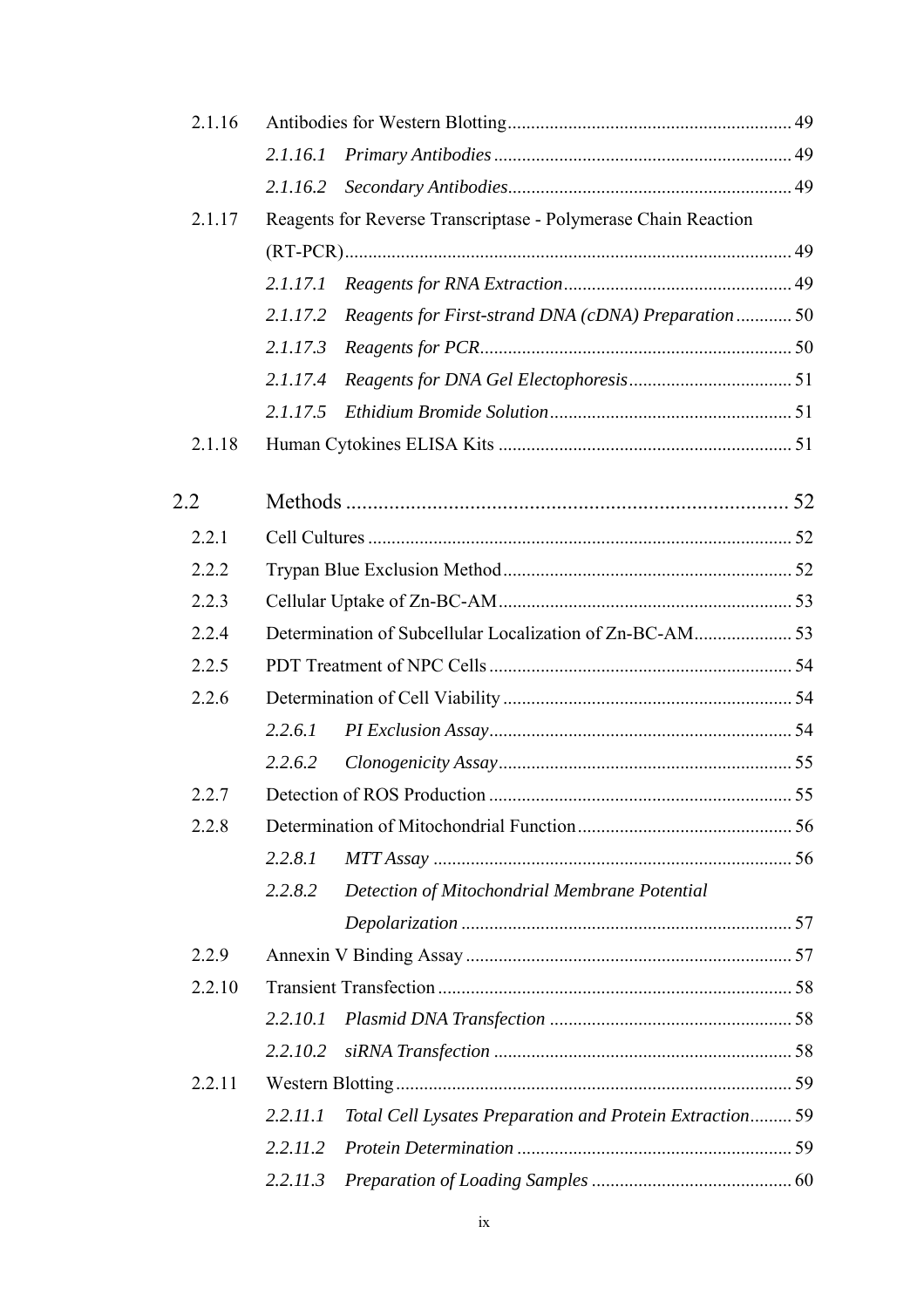|        | 2.2.11.4 Sodium Dodecyl Sulfate-Polyacrylamide Gels         |  |
|--------|-------------------------------------------------------------|--|
|        |                                                             |  |
|        | 2.2.11.5                                                    |  |
|        | 2.2.11.6                                                    |  |
|        |                                                             |  |
|        |                                                             |  |
| 2.2.12 |                                                             |  |
| 2.2.13 | Reverse Transcription-Polymerase Chain Reaction (RT-PCR) 62 |  |
| 2.2.14 |                                                             |  |
| 2.2.15 |                                                             |  |

|--|

## **Characterization of Cell Death Induced by Zn-BC-AM PDT in HK-1**

| 3.1    |                                                                  |  |
|--------|------------------------------------------------------------------|--|
| 3.2    |                                                                  |  |
| 3.2.1  |                                                                  |  |
| 3.2.2  |                                                                  |  |
| 3.2.3  |                                                                  |  |
| 3.2.4  |                                                                  |  |
| 3.2.5  | Disruption of Mitochondrial Membrane Potential and Inhibition of |  |
|        |                                                                  |  |
| 3.2.6  |                                                                  |  |
| 3.2.7  |                                                                  |  |
| 3.2.8  | Expression of Bcl-2 Family Proteins in Zn-BC-AM PDT-treated      |  |
|        |                                                                  |  |
| 3.2.9  |                                                                  |  |
| 3.2.10 |                                                                  |  |
| 3.2.11 |                                                                  |  |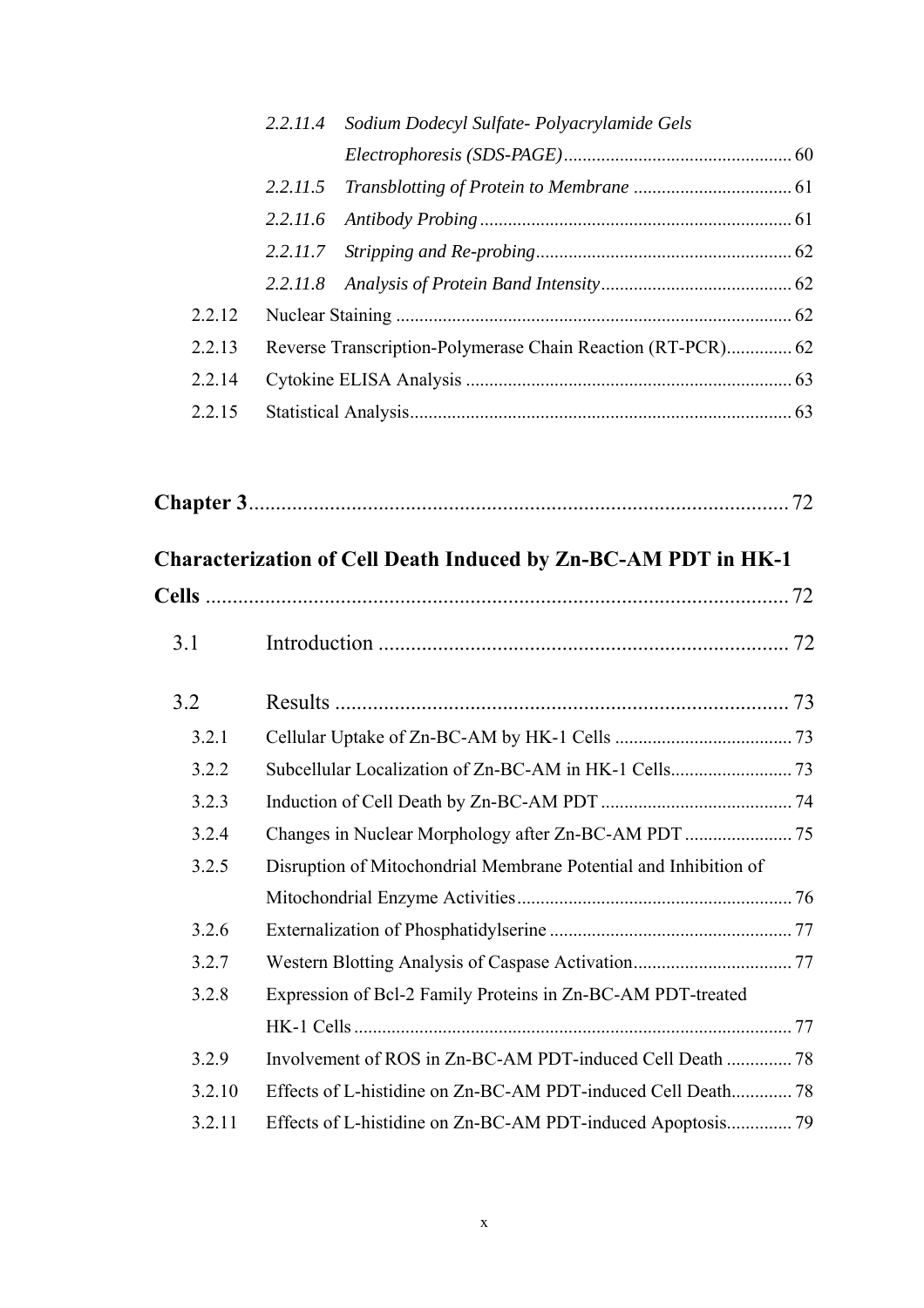| 3.2.12 | L-histidine Attenuated the Loss of Anti-apoptotic Bcl-2 Family   |  |
|--------|------------------------------------------------------------------|--|
|        |                                                                  |  |
| 3.2.13 | Effects of Overexpression of Bcl-2 on Zn-BC-AM PDT-induced       |  |
|        |                                                                  |  |
| 3.3    |                                                                  |  |
| 3.3.1  |                                                                  |  |
| 3.3.2  | Role of Bcl-2 and Other Bcl-2 Family Proteins in Zn-BC-AM PDT-   |  |
|        |                                                                  |  |
|        |                                                                  |  |
|        | <b>EGFR Inhibitor Enhances Zn-BC-AM PDT-induced Apoptosis in</b> |  |
|        |                                                                  |  |

| 4.1   |                                                                |
|-------|----------------------------------------------------------------|
| 4.2   |                                                                |
| 4.2.1 |                                                                |
| 4.2.2 | Effects of EGFR Inhibition on Akt, ERK Phosphorylation in HK-1 |
|       |                                                                |
| 4.2.3 | Effects of AG1478 on Zn-BC-AM PDT-treated HK-1 Cells  116      |
| 4.2.4 | Enhancement of Zn-BC-AM PDT-induced Apoptosis by AG1478117     |
| 4.2.5 | Effects of AG1478 and Zn-BC-AM PDT on Akt and ERK Protein      |
|       |                                                                |
| 4.2.6 | Effects of Pharmacological Inhibition of EGFR Downstream       |
|       | Pathways on Zn-BC-AM PDT-induced Cell Death in HK-1 Cells 118  |
| 4.2.7 | Effects of Inhibition of EGFR, PI3K/Akt and MEK/ERK Pathways   |
|       |                                                                |
| 4.3   |                                                                |
| 4.3.1 | EGFR Inhibitor Enhances Zn-BC-AM PDT-induced Apoptosis in      |
|       |                                                                |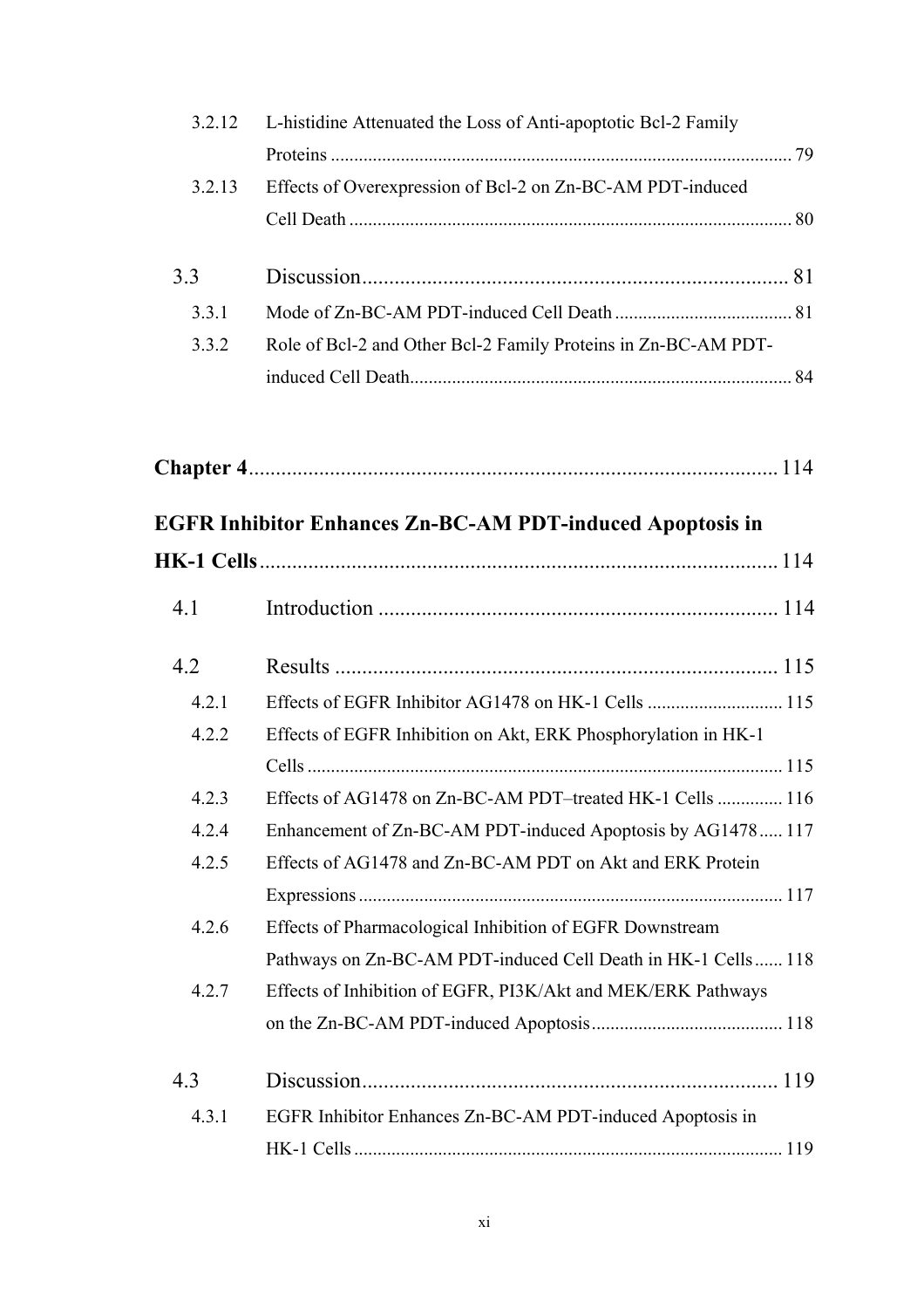| 4.3.2 | Involvement of PI3K/Akt and MEK/ERK Pathways in Zn-BC-AM            |  |
|-------|---------------------------------------------------------------------|--|
|       |                                                                     |  |
| 4.3.3 |                                                                     |  |
|       |                                                                     |  |
|       | Role of Mitogen-activated Protein Kinase (MAPKs) Signaling          |  |
|       | Pathways in Zn-BC-AM PDT-induced Apoptosis on HK-1 Cells 140        |  |
| 5.1   |                                                                     |  |
| 5.2   |                                                                     |  |
| 5.2.1 |                                                                     |  |
| 5.2.2 | Effects of Pharmacological Inhibitors on Zn-BC-AM PDT-induced       |  |
|       |                                                                     |  |
| 5.2.3 | Effects of Pharmacological Inhibitors on the Formation of Apoptotic |  |
|       |                                                                     |  |
| 5.2.4 | Effects of p38 MAPK Inhibitors on Colony Formation  142             |  |
| 5.2.5 | Effects of Genetic Knockdown of p38 MAPK Isoforms on                |  |
|       |                                                                     |  |
| 5.2.6 | Effects of Genetic Knockdown of p38 MAPK Isoforms on                |  |
|       |                                                                     |  |
| 5.3   |                                                                     |  |
| 5.3.1 |                                                                     |  |
| 5.3.2 | Role of p38 MAPK Isoforms in Zn-BC-AM PDT-treated HK-1              |  |
|       |                                                                     |  |
| 5.3.3 |                                                                     |  |
|       |                                                                     |  |
|       |                                                                     |  |

| Zn-BC-AM PDT-induced Production of Cytokines by Epstein-Barr |  |
|--------------------------------------------------------------|--|
|                                                              |  |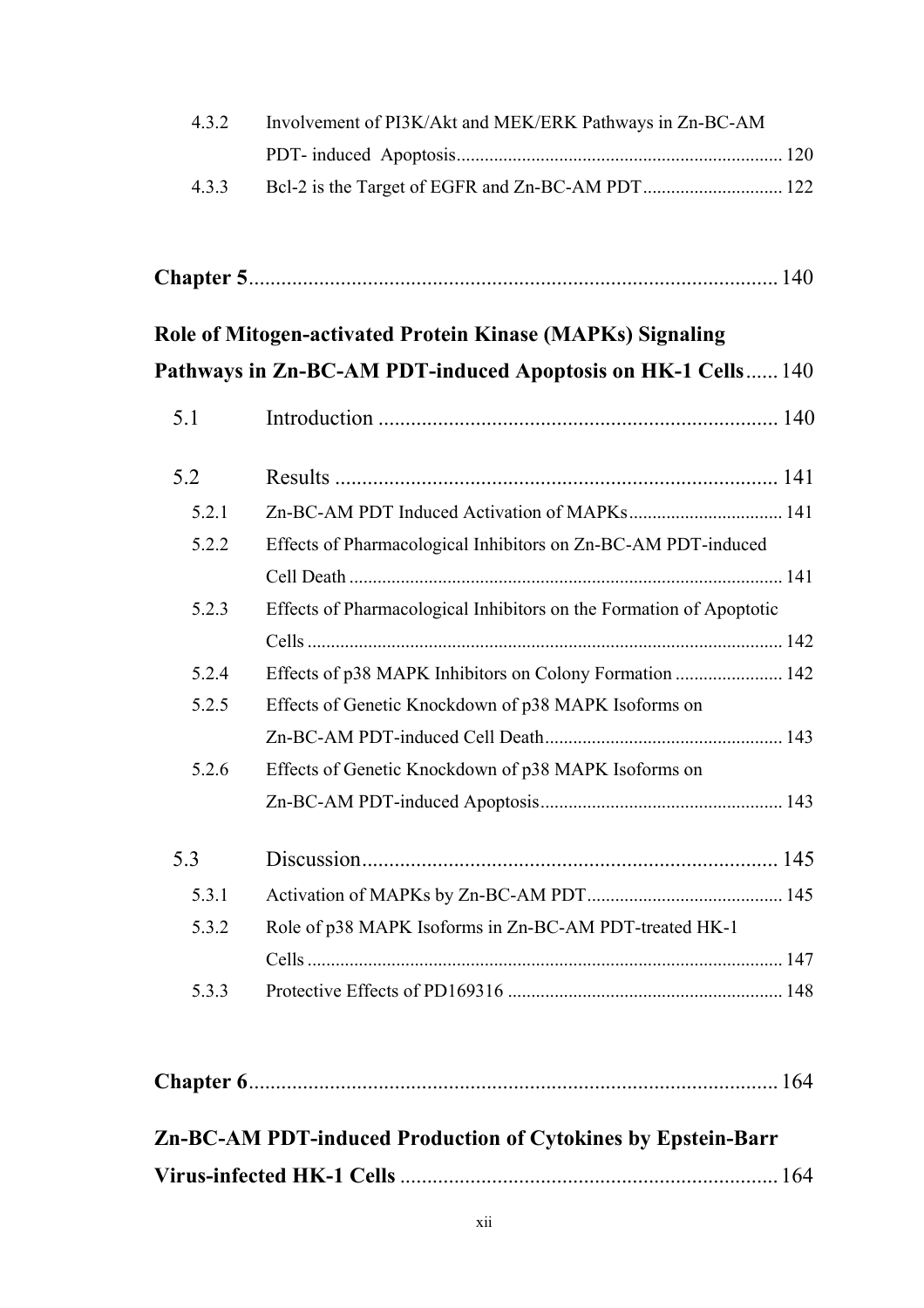| 6.1   |                                                                             |  |
|-------|-----------------------------------------------------------------------------|--|
| 6.2   |                                                                             |  |
| 6.2.1 | Effects of Zn-BC-AM PDT on the Growth of HK-1-EBV Cells  165                |  |
| 6.2.2 | Expression of Cytokines mRNA in Zn-BC-AM PDT-treated NPC                    |  |
|       |                                                                             |  |
| 6.2.3 | Zn-BC-AM PDT Up-regulated Production of IL-1  166                           |  |
| 6.2.4 | Production of IL-1 $\beta$ is Mediated via Interleukin-1 $\beta$ Converting |  |
|       | Enzyme (ICE)/ Caspase-1 Independent Mechanism  166                          |  |
| 6.2.5 | Detection of IL-6 Production in HK-1 and HK-1-EBV Cells  167                |  |
| 6.2.6 | Inhibition of IL-8 Production by Zn-BC-AM PDT  167                          |  |
| 6.3   |                                                                             |  |
| 6.3.1 | Effect of Zn-BC-AM PDT on the Expression and Production of IL-1             |  |
|       |                                                                             |  |
| 6.3.2 | Downregulation of IL-8 in Zn-BC-MA PDT-treated NPC Cells  169               |  |
|       |                                                                             |  |
|       |                                                                             |  |
|       |                                                                             |  |
| 7.2   |                                                                             |  |
| 7.2.1 |                                                                             |  |
| 7.2.2 | The Efficacy of Zn-BC-AM PDT in HK-1 Cells Could be Enhanced                |  |
|       |                                                                             |  |
| 7.2.3 | Contributions of MAPKs Signaling in Zn-BC-AM PDT  181                       |  |

xiii

7.3 Perspectives .......................................................................... 182

7.3.1 Other Potential Mechanisms Involved in Zn-BC-AM PDT-induced

7.2.4 Modulation of Pro-inflammatory Cytokines and Chemokines by

Zn-BC-AM PDT................................................................................... 182

Apoptosis .............................................................................................. 182